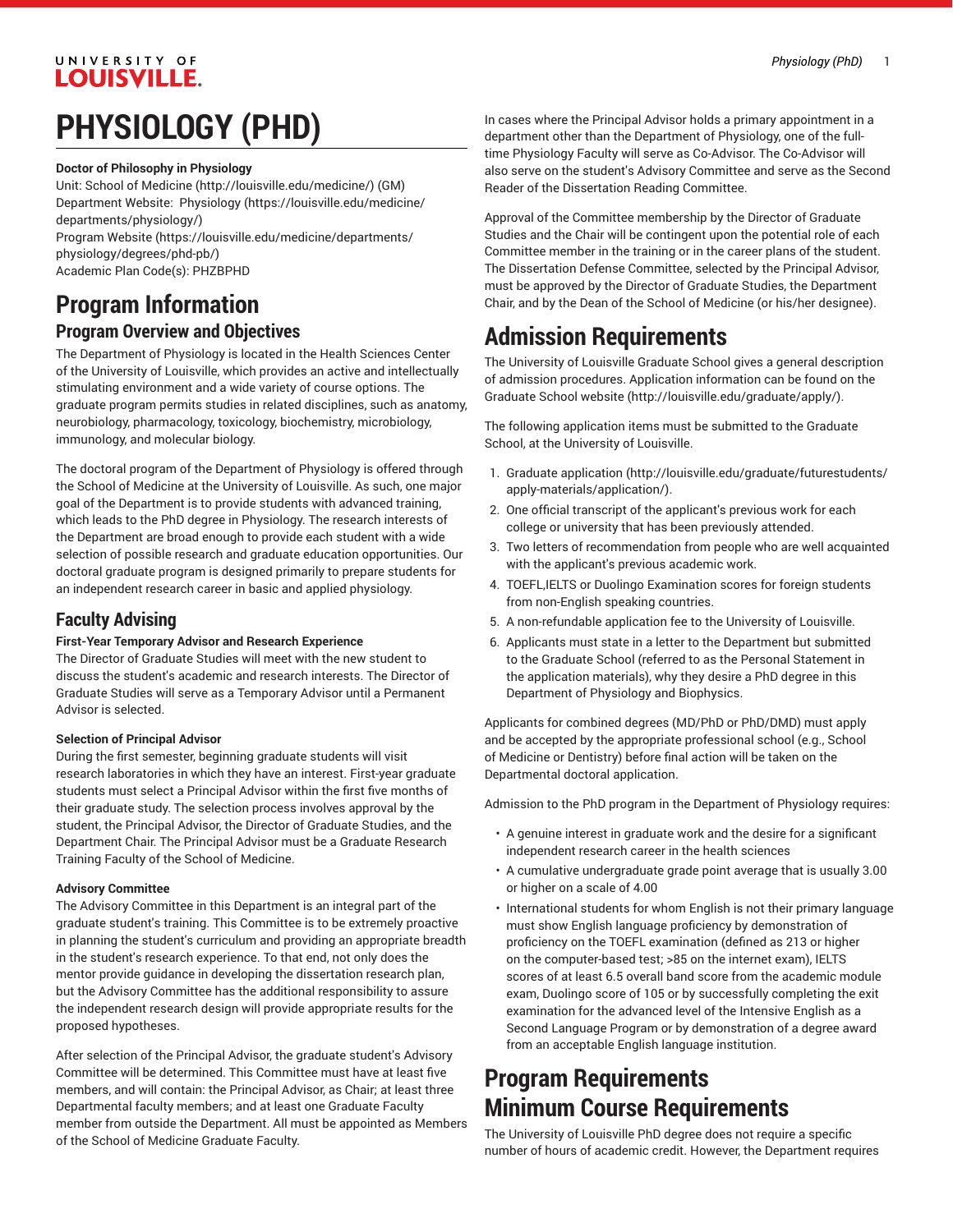### UNIVERSITY OF **LOUISVILLE.**

that a minimum of two consecutive semesters  $-$  nine (9) credit hours in the Fall or Spring semesters and/or six (6) credit hours in the Summer to be taken to fulfill the full time one-year doctoral residency requirement at the University of Louisville. With the approval of the Dean of the School of Medicine (or his/her designee), a maximum of 12 credit hours of this requirement may be credited for post-baccalaureate work from other professional or graduate degree programs.

By the end of the program, the student also must demonstrate the ability to conduct independent research.

The required program of academic studies must include (if not completed with a grade of B or better prior to admission to the Department) the following courses:

| Code                          | Title                                                                   | <b>Hours</b> |
|-------------------------------|-------------------------------------------------------------------------|--------------|
| <b>PHZB 605</b><br>& PHZB 606 | Systemic Physiology I<br>Systemic Physiology II (or equivalent)         | 10           |
| <b>BIOC 645</b>               | Advanced Biochemistry I (or equivalent)                                 | 4            |
| <b>BIOC 647</b>               | <b>Advanced Biochemistry II</b>                                         | 4            |
| <b>PHZB 611</b>               | Advanced Human Cardiovascular Physiology (or<br>equivalent)             | 3            |
| <b>BIOC 667</b>               | Cell Biology                                                            | 3            |
| <b>PHZB 609</b>               | Integrated Systemic Physiology                                          | 3            |
| <b>PHZB 617</b>               | Seminar in Physiology and Biophysics (two<br>semesters)                 | 2            |
| <b>PHZB 616</b>               | Selected Topics in Physiology and Biophysics (or<br>equivalent)         | 3            |
| <b>PHZB 625</b>               | <b>Experimental Physiology Methods</b>                                  | 1            |
| <b>BIOC 630</b>               | Responsible Conduct of Research: Survival Skills<br>and Research Ethics | 1            |

#### **Minimum Total Hours 34**

A student must have at least a 3.00 accumulated GPA (on a 4.0 scale) in order to take the PhD Qualifying Examination and to qualify for the PhD degree. In general, a student with a GPA of less than 3.00 after two consecutive semesters (excluding summer sessions) will require a twothirds majority vote of the Departmental faculty to continue in the PhD Program. The student must not have received more than six (6) credit hours of a grade of C in required courses.

For Departmental purposes, passing grades in pass/fail graded courses will not be included in the GPA calculation; however, a failing grade in a pass/fail graded course will be included in the GPA calculation at zero quality points per credit hour. Students will not be allowed to graduate with failing grades on their transcript.

## **Minimum Requirements for the Doctor of Philosophy Degree in Physiology**

The PhD degree is designed for the student who wishes a professional life that involves original, independent research and who desires knowledge that will permit competent advanced teaching in a physiology area. The PhD degree requires that the student reach a high level of creativity and expertise. Therefore, mere completion of a prescribed number of courses is not adequate for receipt of the doctoral degree. All PhD students are expected to make steady and satisfactory progress toward the completion of the degree.

To document the satisfactory progress of the PhD students, each Advisory Committee must hold at least two mandatory, semi-annual meetings and report on the student's progress (presentations, publications, grades and research progress). The mentor will submit a written report to the Director of Graduate Studies who will collate and distribute these reports to the faculty. Twice a year, the Director of Graduate Students will lead a Departmental faculty discussion of these reports to determine the student's progress.

### **The PhD Qualifying Examination**

Before the PhD Qualifying Examination may be taken, the student must have completed the Minimum Course Requirements listed above with a GPA of at least a 3.0. It would normally be expected that the student would take the PhD Qualifying Examination by the end of five semesters of graduate studies. If the student has not taken the PhD Qualifying Examination by the end of the second year, a letter of justification for the delay must be submitted by the Principal Advisor to the Department Chair.

A PhD Qualifying Examination must be passed by the applicant in order to be admitted to doctoral candidacy. The Qualifying Examination Committee will be comprised of members of the student's Advisory Committee. The membership must be approved by the Director of Graduate Studies and the Department Chair. A passing recommendation shall not involve more than one negative vote of this Committee. If the student does not pass the Qualifying Examination, one additional retake will be allowed if approved by a majority vote of the Departmental faculty.

The purpose of the PhD Qualifying Examination is to test the student's independent use and depth of core physiology through its application to the student proposed research. This examination shall consist of a written research proposal outlining the dissertation research and an oral examination of the student's depth of current understanding of the basic physiological concepts underlying the proposed research. The student will receive the Master of Science Degree in Physiology upon satisfactory completion of the Qualifying Exam.

### **Maintenance of Graduate Status**

A candidate for the PhD degree who has completed all residency requirements, all of the approved required program of academic studies, and passed the Qualifying Examination may register for DOCT 600 Doctoral Candidacy to maintain doctoral candidacy until the degree is awarded. Continuous registration in this status is required. Semiannual progress meetings will continue to be expected. To complete the PhD degree, the student must continue to make satisfactory progress during the candidacy period. In order to be eligible to receive the PhD degree, the student must have been admitted to candidacy and registered for doctoral candidacy for the two consecutive semesters prior to the awarding of the degree.

### **Dissertation**

The dissertation shall represent a scholarly achievement which embodies results of independent research and which demonstrates a thorough understanding of research concepts in the field of inquiry. The completed dissertation must be in the appropriate format as required by the Graduate School and must be approved by a Dissertation Reading Committee (the Candidate's Advisory Committee). Then, at least two weeks before the scheduled dissertation defense and at least thirty days before the expected date of graduation, the dissertation shall be submitted to the Dissertation Defense Committee. The Dissertation Defense Committee, selected by the Principal Advisor, must have been approved previously by the Director of Graduate Studies, the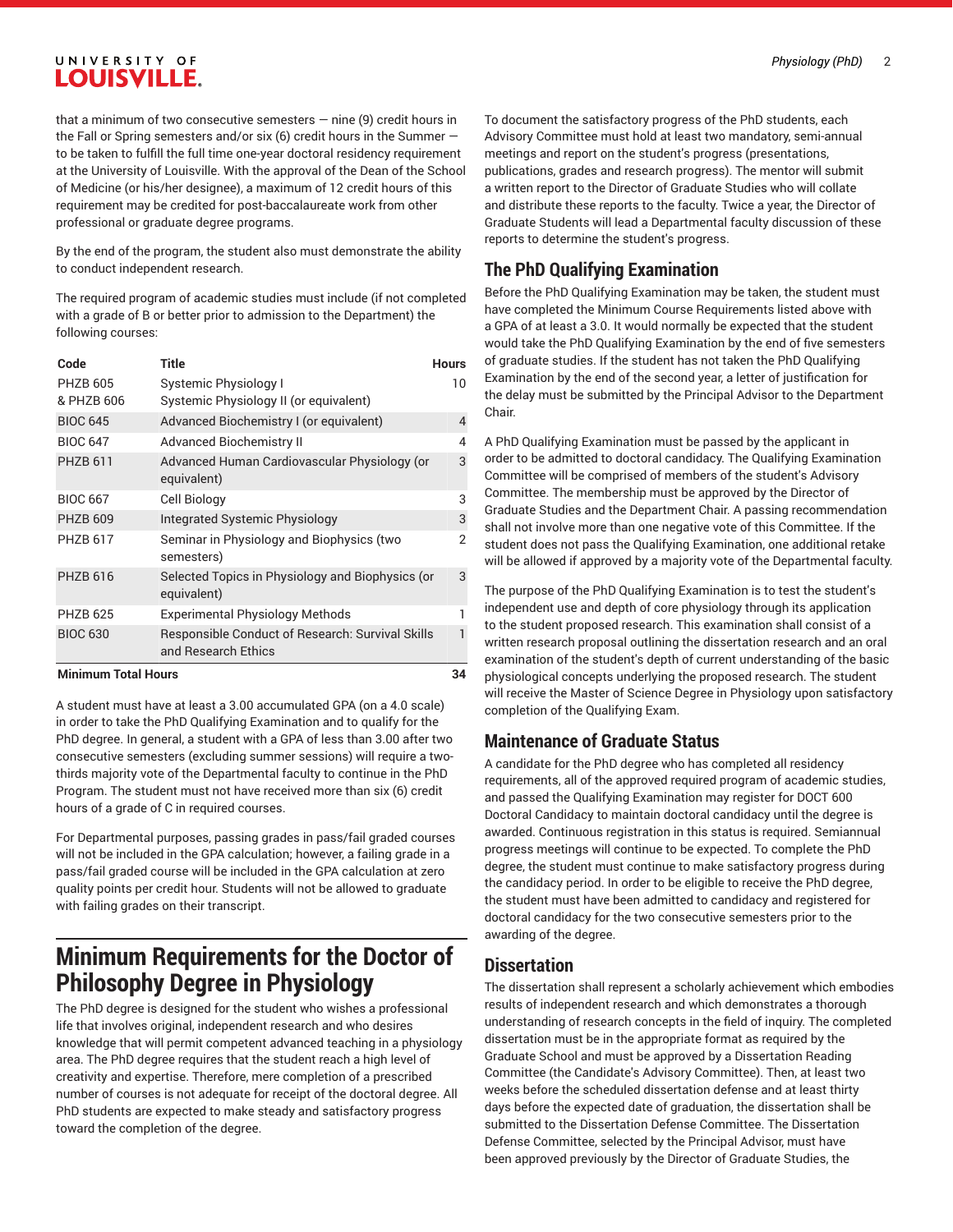### UNIVERSITY OF **LOUISVILLE.**

Department Chair, and by the Dean of School of Medicine (or his designee) (see section IIC). The accepted dissertation, must be submitted electronically, one signed signature page signed by the Dissertation Defense Committee, must be deposited with the Graduate School by the [published deadline](http://louisville.edu/graduate/current-students/thesis-dissertation-information/) ([http://louisville.edu/graduate/current-students/](http://louisville.edu/graduate/current-students/thesis-dissertation-information/) [thesis-dissertation-information/](http://louisville.edu/graduate/current-students/thesis-dissertation-information/)) and one copy must be given to the Department Chair before graduation. The copy for the Department Chair may be electronic.

### **Dissertation Defense**

The dissertation defense is an oral defense of the dissertation and a demonstration of mastery of the candidate's research field. The defense is administered by the Dissertation Defense Committee. The defense of the dissertation is a public examination and the Graduate School will notify all faculty members that they are invited to the Dissertation Defense, but only members of the Dissertation Defense Committee will vote on the student's performance. For the student to pass the Dissertation Defense, the vote of the Dissertation Defense Committee may not include more than one negative vote. The Dissertation Defense must take place at least fourteen days before the end of the semester in which the degree is anticipated.

The Department will not approve the granting of the PhD degree until the student has submitted at least one first-authored manuscript on the dissertation research and one co-authored manuscript for publication in a refereed journal. The manuscript and the choice of a journal must be approved by the Principal Advisor before manuscript submission.

In any case, where the Departmental requirements are less restrictive than those described in the School of Medicine Minimal Guidelines for Graduate Education, the School of Medicine guidelines will apply.

### **Exceptions**

- 1. The above are statements of minimum Departmental requirements. However, it is recognized that there could be special and unusual cases in which rare exceptions should be allowed. The student and advisor should consult with the Department Chair if an exception is desired.
- 2. In the above guidelines, the Director of Graduate Studies has considerable responsibility for program quality. To avoid any possibility of a potential conflict of interest, the Department Chair (or designee) will fulfill the role of Director of Graduate Studies for any PhD or MS student who has the Director of Graduate Studies as their Principal Advisor.

## **Typical Doctoral Programs Traditional Doctoral Program**

| Course          | Title                                  | <b>Hours</b> |
|-----------------|----------------------------------------|--------------|
| Year 1          |                                        |              |
| Fall            |                                        |              |
| <b>BIOC 645</b> | <b>Advanced Biochemistry I</b>         | 4            |
| <b>PHZB 605</b> | Systemic Physiology I                  | 5            |
| <b>PHZB 617</b> | Seminar in Physiology and Biophysics   |              |
| <b>PHZB 619</b> | Research                               |              |
| <b>PHZB 625</b> | <b>Experimental Physiology Methods</b> |              |
|                 | <b>Hours</b>                           | 12           |
| Spring          |                                        |              |
| <b>BIOC 647</b> | <b>Advanced Biochemistry II</b>        | 4            |
| <b>PHZB 606</b> | <b>Systemic Physiology II</b>          | 5            |
| <b>PHZB 617</b> | Seminar in Physiology and Biophysics   |              |

| <b>BIOC 667</b>   | <b>Cell Biology</b>                                                            | 3  |
|-------------------|--------------------------------------------------------------------------------|----|
| <b>BIOC 630</b>   | Responsible Conduct of Research: Survival Skills and<br><b>Research Ethics</b> | 1  |
|                   | <b>Hours</b>                                                                   | 14 |
| <b>Summer</b>     |                                                                                |    |
| <b>PHZB 619</b>   | Research                                                                       | 6  |
|                   | <b>Hours</b>                                                                   | 6  |
| Year <sub>2</sub> |                                                                                |    |
| Fall              |                                                                                |    |
| <b>PHZB 609</b>   | Integrated Systemic Physiology                                                 | 3  |
| <b>PHZB 619</b>   | Research                                                                       | 6  |
|                   | <b>Hours</b>                                                                   | 9  |
| Spring            |                                                                                |    |
| <b>PHZB 611</b>   | Advanced Human Cardiovascular Physiology                                       | 3  |
| <b>PHZB 619</b>   | Research                                                                       | 5  |
| <b>PHZB 616</b>   | Selected Topics in Physiology and Biophysics                                   | 3  |
|                   | Master of Science Final Exam (PhD Qualifying Exam)                             |    |
|                   | Master of Science Degree and PhD Candidacy program                             |    |
|                   | <b>Hours</b>                                                                   | 11 |
| Summer            |                                                                                |    |
| <b>DOCT 600</b>   | Doctoral Candidacy                                                             | 0  |
|                   | <b>Hours</b>                                                                   | 0  |
| Year <sub>3</sub> |                                                                                |    |
| Fall              |                                                                                |    |
| <b>DOCT 600</b>   | Doctoral Candidacy                                                             | 0  |
|                   | <b>Hours</b>                                                                   | 0  |
| Spring            |                                                                                |    |
| <b>DOCT 600</b>   | Doctoral Candidacy                                                             | 0  |
|                   | <b>Hours</b>                                                                   | 0  |
| <b>Summer</b>     |                                                                                |    |
| <b>DOCT 600</b>   | Doctoral Candidacy                                                             | 0  |
|                   | <b>Hours</b>                                                                   | 0  |
| Year 4            |                                                                                |    |
| Fall              |                                                                                |    |
| <b>DOCT 600</b>   | Doctoral Candidacy                                                             | 0  |
|                   | Hours                                                                          | 0  |
| Spring            |                                                                                |    |
| <b>DOCT 600</b>   | Doctoral Candidacy                                                             | 0  |
|                   | <b>Hours</b>                                                                   | 0  |
|                   | <b>Minimum Total Hours</b>                                                     | 52 |
|                   |                                                                                |    |

**Dissertation Defense:** If more research/dissertation time is needed, the student will continue to register as DOCT 600 until completed.

### **Doctoral Program for Residents/Fellows**

This sequence is based on the premise that the clinician will be given the equivalent of two full calendar years ("Research Leave") free to complete research without clinical duties. The Director of Graduate Studies will see that the Graduate School is notified of the transfer of the preclinical courses applicable to the Departmental doctoral requirements. The clinician will take:

- 1. Advanced Human Physiology,
- 2. Integrated Systemic Physiology,
- 3. Statistics,
- 4. Two semesters of Seminar, and
- 5. Complete initial research (PHZB 619 ) to define a doctoral research problem.